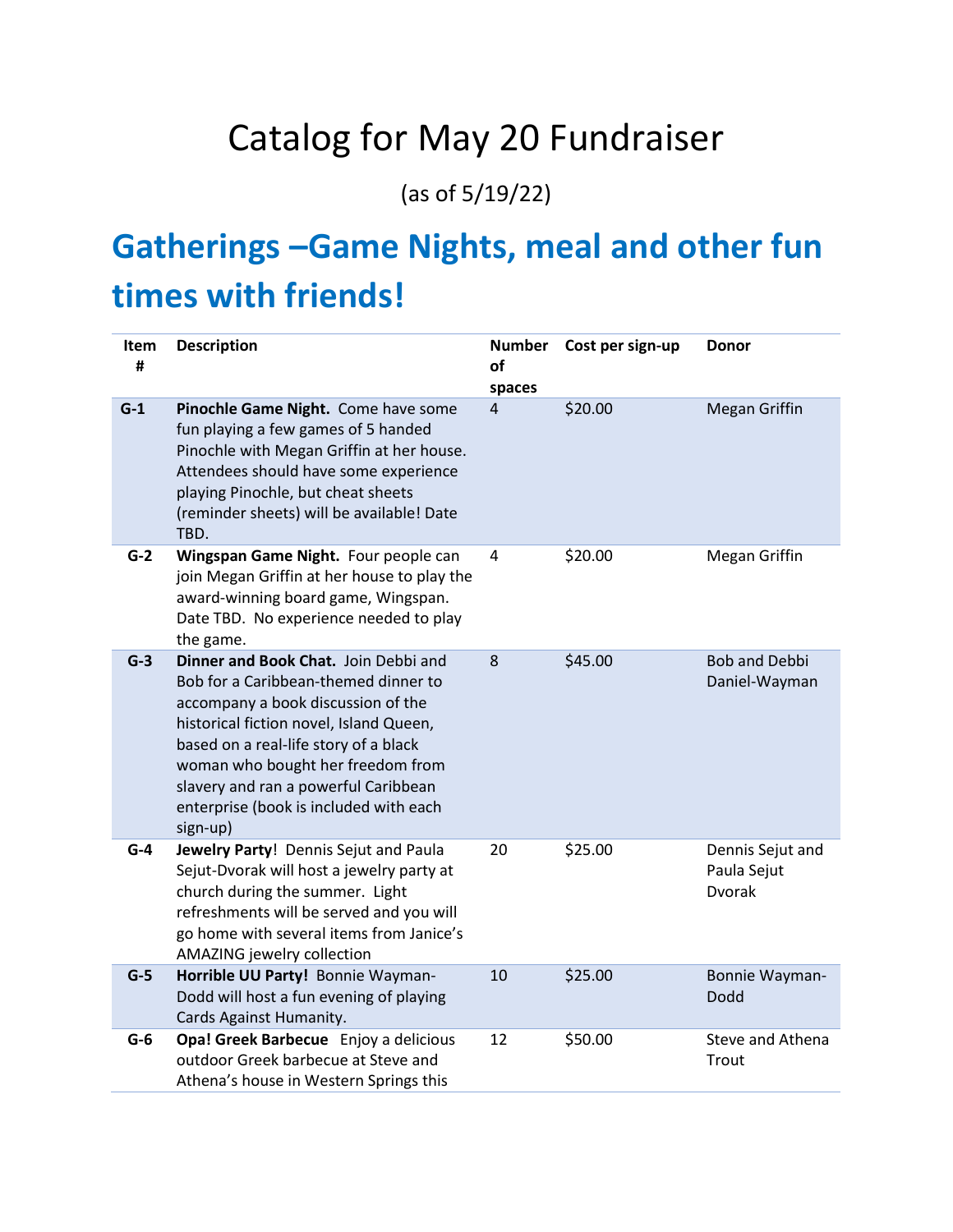|        | summer featuring appetizers, wine, lamb,<br>salad, and dessert.                                                                                                                                                                                                                                                                                                                                                                                                                                                              |    |         |                                           |
|--------|------------------------------------------------------------------------------------------------------------------------------------------------------------------------------------------------------------------------------------------------------------------------------------------------------------------------------------------------------------------------------------------------------------------------------------------------------------------------------------------------------------------------------|----|---------|-------------------------------------------|
| $G-7$  | Pool and Salsa Party Adults and kids are<br>welcome to play, swim, eat, drink and be<br>merry at Bonnie Wayman-Dodd's house.                                                                                                                                                                                                                                                                                                                                                                                                 | 12 | \$25.00 | Bonnie Wayman-<br>Dodd                    |
| $G-8$  | Dinner under the Stars. Dinner on Linda<br>Rio's lakeside covered patio in Lisle. Linda<br>will provide dinner including vegetarian<br>and gluten-free options. We will have a<br>pre-dinner trail walk around Green Trails<br>which runs through Linda's backyard, and<br>a post-dinner bonfire with smores. We<br>will pick a Saturday evening in June or July<br>that works for everyone.                                                                                                                                 | 8  | \$20.00 | Linda Rio                                 |
| $G-9$  | Vegetarian Brazilian Feiajoada Dinner.<br>Come and eat like a Brazilian peasant!<br>Gary and Kathy will create a delicious<br>feiajoada vegetarian Brazilian experience                                                                                                                                                                                                                                                                                                                                                      | 6  | \$40.00 | Gary and Kathy<br><b>Noll</b>             |
| $G-10$ | Murder Mystery Party! Enjoy an evening<br>of snacks, drinks and whodunit at the<br>Lloyd-Williams' residence in Brookfield.<br>Attendees should plan to dress according<br>to their assigned character's role and have<br>fun sleuthing out the perp! Date TBD.                                                                                                                                                                                                                                                              | 8  | \$30.00 | Dave Lloyd and<br>Suzanne Williams        |
| $G-11$ | Game Night. Enjoy a night of pizza, board<br>games, drinks and fun at the<br>Lloyd/Williams' residence in Brookfield.<br>Date TBD.                                                                                                                                                                                                                                                                                                                                                                                           | 10 | \$30.00 | Dave Lloyd and<br><b>Suzanne Williams</b> |
| $G-12$ | "ABC" Party (Appetizers, Bourbon, and<br>Cigars!). Darren Howard and his son,<br>Mason, will treat you to tasty<br>appetizers, 5 palette pleasing varieties<br>of mid-range bourbons accompanied by<br>descriptive bourbon lessons from<br>Mason, a Bourbon Steward in training,<br>and the chance to learn about and<br>enjoy a variety of cigar types. Drinking<br>and smoking are optional. All smoking<br>will occur outdoors. Maximum 4<br>participants per event. If more than 4<br>sign up, two dates will be offered | 4  | \$40.00 | Darren Howard                             |
| $G-13$ | Winter Warm Up! Join Susan and Jeff<br>Hebble for an evening of fellowship and<br>warm soup or chili, fresh baked breads,<br>and other goodies as we take in the<br>holiday view from their new Western                                                                                                                                                                                                                                                                                                                      | 12 | \$25.00 | Susan and Jeff<br>Hebble                  |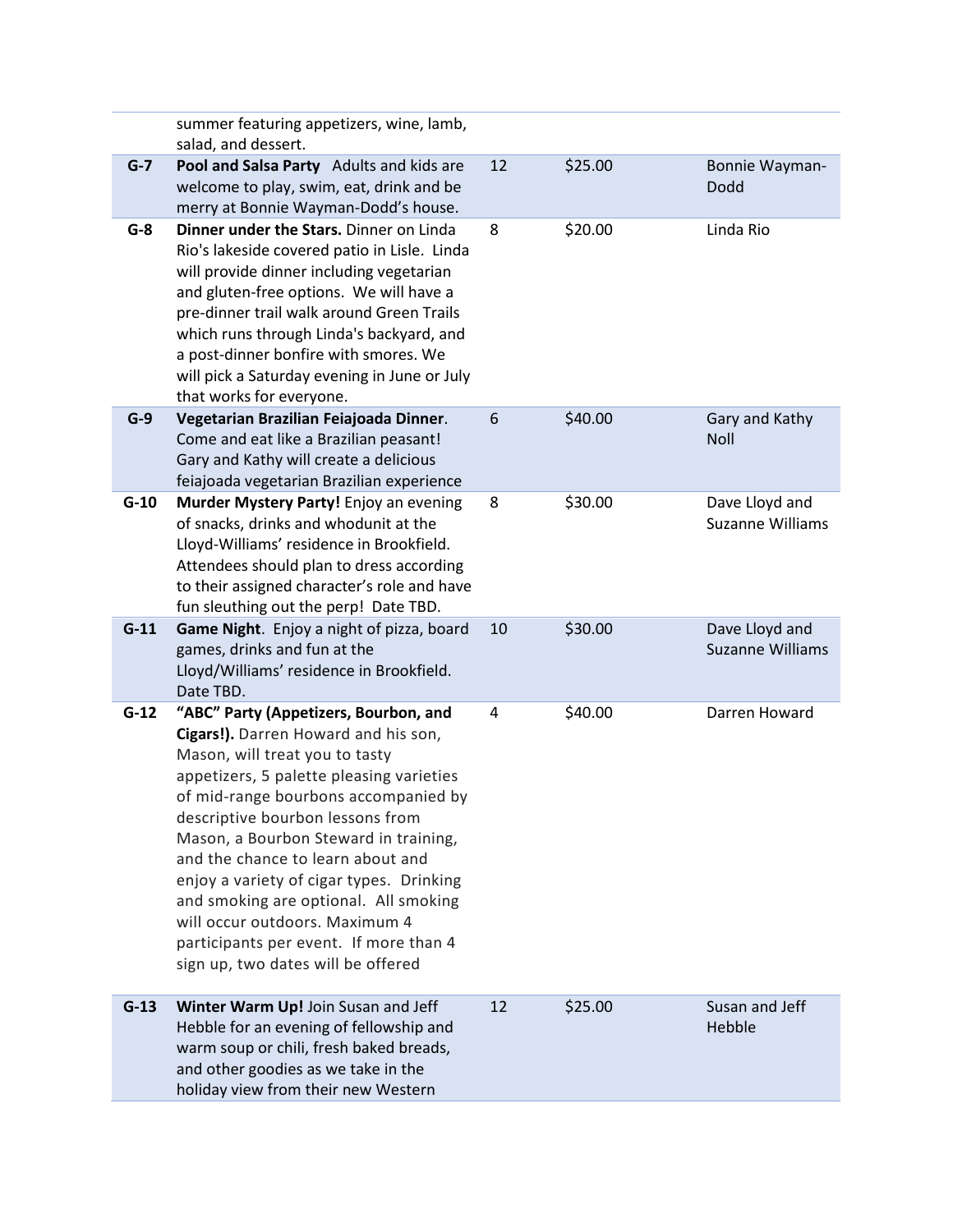|        | Springs Condo. Tentative date: Friday,<br>December 9.                                                                                                                                                                                                                                                                  |    |         |                                        |
|--------|------------------------------------------------------------------------------------------------------------------------------------------------------------------------------------------------------------------------------------------------------------------------------------------------------------------------|----|---------|----------------------------------------|
| $G-14$ | French Country Breakfast Buffet. Party<br>guests will be treated to a wide spread of<br>mouthwatering French breakfast morsels<br>including quiche, gourmet tartine, and<br>savory French meats and cheeses. Vegan<br>options available!                                                                               | 6  | \$35.00 | Darren Howard<br>and Megan<br>Griffin  |
| $G-15$ | Bistro Italiano! Enjoy some special Italian<br>wines and authentic Northern and<br>Southern Italian cuisine and select Italian<br>show tunes, pop and operatics! Sign ups<br>should let Darren and Megan know if<br>vegan options are needed.                                                                          | 6  | \$35.00 | Darren Howard<br>and Megan<br>Griffin  |
| $G-16$ | Holiday Carol Party. Join the Teppemas<br>for a fun and festive caroling party.<br>Drinks, snacks and good cheer provided.<br>Tentative date: December 10, 2022.                                                                                                                                                       | 16 | \$25.00 | Sara Teppema                           |
| $G-17$ | Mexican Fiesta. Join Liz, Benjamin, and<br>Rafael on June 18 at 4 pm at their<br>Riverside home for a catered Mexican<br>feast: chicken mole, chicken fajitas,<br>vegetable fajitas, rice, beans, chips, salsa,<br>guacamole, and more. Come for great<br>food and great conversation at this<br>indoor/outdoor party! | 25 | \$30.00 | Liz Reyes and<br>Benjamin Van<br>Horne |
| $G-18$ | Spooky Poker Night. Join Len and KC<br>Edgin on October 29 at 5 pm for a fun<br>night filled with games, great food and<br>community. Italian food - both vegan and<br>traditional options will be served.                                                                                                             | 8  | \$25.00 | KC and Len Edgin                       |
| $G-19$ | Memoir writing workshop. Join Carol<br>Doty in her home or via zoom to learn<br>about memoir writing, hear samples and<br>prepare to write one. A follow-up to hear<br>the memoirs written by participants.                                                                                                            | 8  | \$40.00 | <b>Carol Doty</b>                      |
| $G-20$ | Vegan Cooking Demo/Dinner Party. Join<br>the Schafers as we demonstrate how to<br>cook a multi course plant-based dinner for<br>your dinner party guests or family and<br>then enjoy the fruits of the demo paired<br>with wine and conversation. Tentative<br>date Friday, September 23, 2022                         | 8  | \$30.00 | <b>Tiff and Gene</b><br>Schafer        |
| $G-21$ | Sunday Brunch at Park Place. Join the<br>Foulsers for a full Brunch Buffet on a                                                                                                                                                                                                                                        | 8  | \$30.00 | Jane and Dave<br>Foulser               |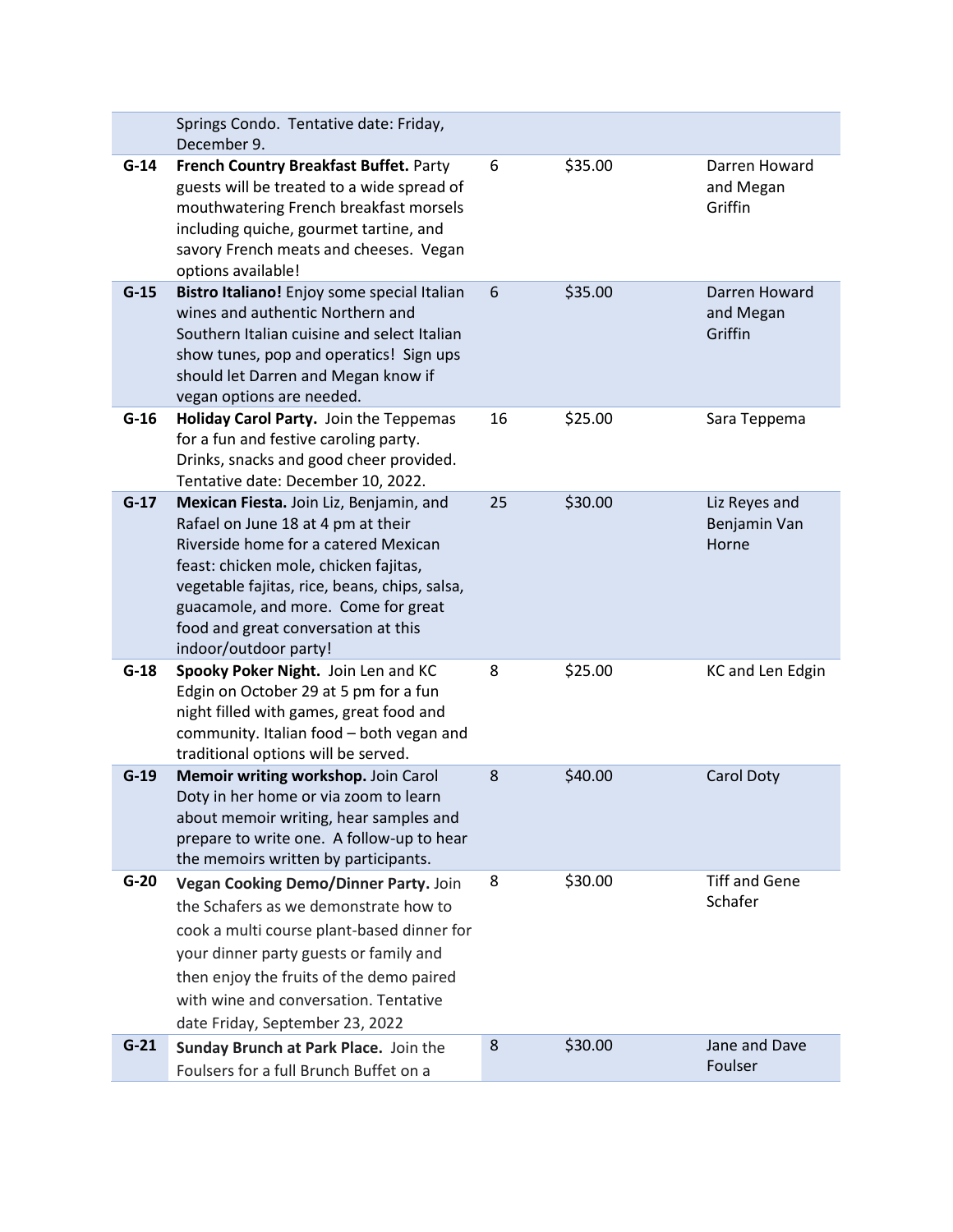|        | Sunday in late summer/early fall (date<br>TBD). Time will be 12:30.                                                                                                                                                                                                                                                                                                                                                                                                                                                                               |    |         |                                                                                                     |
|--------|---------------------------------------------------------------------------------------------------------------------------------------------------------------------------------------------------------------------------------------------------------------------------------------------------------------------------------------------------------------------------------------------------------------------------------------------------------------------------------------------------------------------------------------------------|----|---------|-----------------------------------------------------------------------------------------------------|
| $G-22$ | A Day at the Lake. Enjoy the day at the<br>Wilson cottage on a small lake in<br>southwest Michigan, only two hours from<br>Hinsdale in the Sister Lakes resort area.<br>Relax on the lawn, float in the water, go<br>kayaking, or play bean bags. Your hosts<br>will serve appetizers, dessert, wine, beer<br>and lunch, including salads and grilled<br>meats and sausages. Vegetarian and<br>vegan options available. Date: Saturday,<br><b>July 30, 2022</b> (Rain date July 31, 2022)<br>Time: 11 a.m. to 5 p.m. CT (12 noon to 6<br>p.m. E T | 26 | \$30.00 | Marian Honel-<br>Wilson, Jim<br>Wilson, Karin &<br>Tim Janowski,<br>Darren Howard,<br>Megan Griffin |
| $G-23$ | <b>Cash donation</b>                                                                                                                                                                                                                                                                                                                                                                                                                                                                                                                              |    | \$25.00 |                                                                                                     |
| $G-24$ | <b>Cash donation</b>                                                                                                                                                                                                                                                                                                                                                                                                                                                                                                                              |    | \$50.00 |                                                                                                     |

### **Services**

| Item# | <b>Description</b>                                                                                                                                                                                                                                                                                                                 | <b>Starting bid</b>                        | <b>Actual</b><br>Value | <b>Donor</b>        |
|-------|------------------------------------------------------------------------------------------------------------------------------------------------------------------------------------------------------------------------------------------------------------------------------------------------------------------------------------|--------------------------------------------|------------------------|---------------------|
| $S-1$ | Cat sitting - Pat Gwozdz will tend your cat<br>(or cats!) for one week. Must be located<br>within 5 miles of Western Springs                                                                                                                                                                                                       | \$25.00                                    | \$140.00               | Pat Gwozdz          |
| $S-2$ | <b>Resume writing - If you are changing jobs</b><br>or just starting out, Julia Beckman can help<br>you create a resume that shows your<br>strengths and accomplishments                                                                                                                                                           |                                            | \$100.00               | Julia Beckman       |
| $S-3$ | <b>UU Roundtrip "taxi" service to ORD or</b><br>MDW - Mike Pabian will deliver you safely<br>to the airport and pick you up and get you<br>home. Top 2 bidders get the service!                                                                                                                                                    | \$70.00                                    | \$80.00plus            | <b>Mike Pabian</b>  |
| $S-4$ | Knitting lessons. Learn to knit or get<br>advice and help from an expert! Nancy<br>Weill is offering 3 people three one hour<br>knitting lessons. These can be for<br>beginners or for those with experience                                                                                                                       | \$60.00/person<br>(includes 3<br>sessions) |                        | Nancy Weill         |
| $S-5$ | Goodies X 6! For six months (you choose<br>which months), Susan Hebble will provide<br>home-baked goodies, like blueberry<br>muffins, chocolate mocha cake, lemon<br>drop cookies, or cherry coffee cake. Let<br>Susan know of dietary restrictions. Dates<br>and delivery to be arranged between<br>Susan and the highest bidder. | \$60.00                                    | <b>Priceless</b>       | <b>Susan Hebble</b> |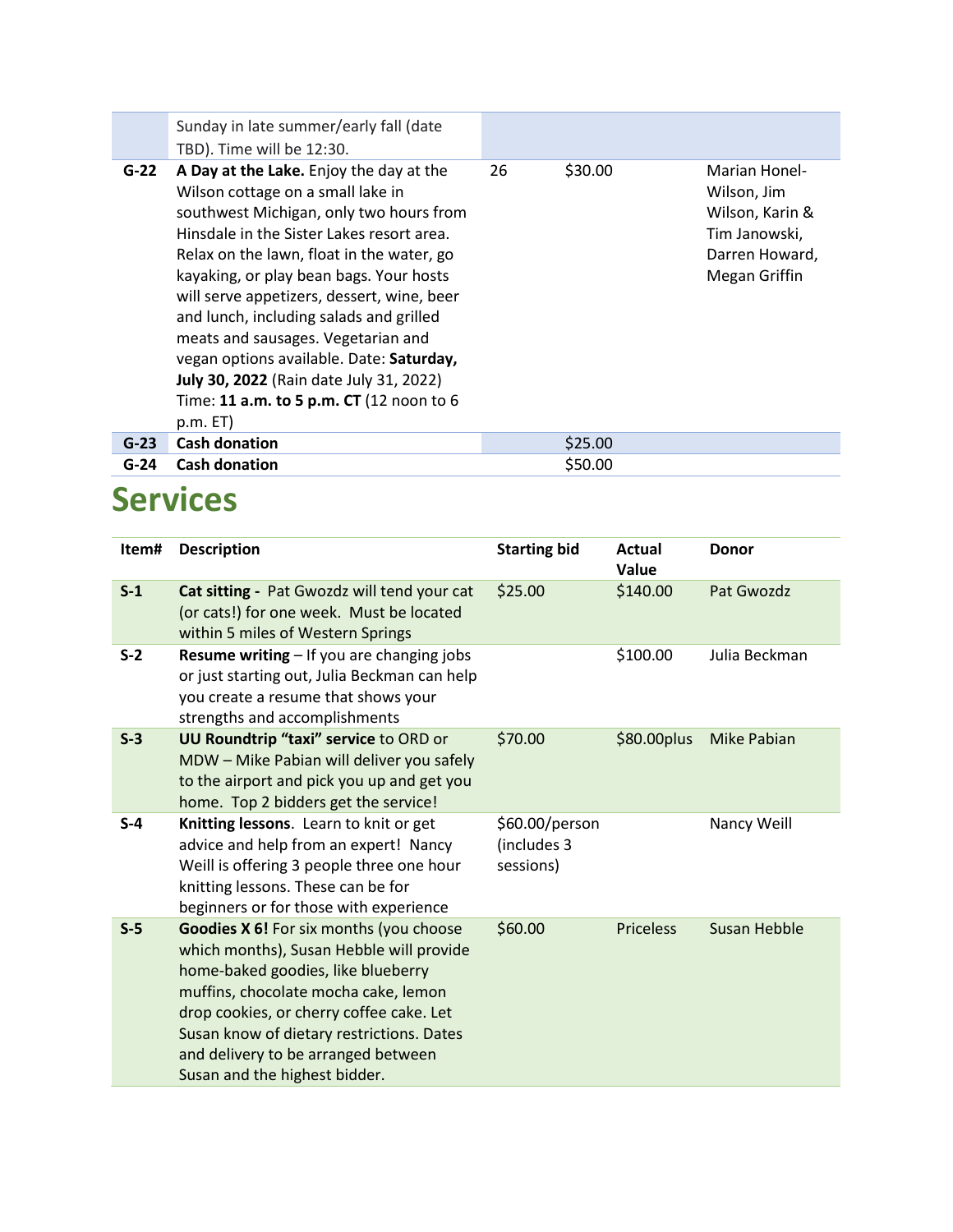| $S-6$   | Happytails Dog Training. Winning bidder<br>can opt for either 1 hour of private in-<br>home dog training or 1 month of dog<br>obedience/enrichment class                                                               |                                         | \$80.00                         | Happytailsdogfun<br>@gmail.com |
|---------|------------------------------------------------------------------------------------------------------------------------------------------------------------------------------------------------------------------------|-----------------------------------------|---------------------------------|--------------------------------|
| $S - 7$ | Weeding service! Trish Flaa will provide 8<br>hours of weeding in your yard on<br>weekends between June and September.                                                                                                 | 120.00                                  |                                 | <b>Trish Flaa</b>              |
| $S-8$   | Piano Lessons. Jonathan Hand offers<br>three students one full month of weekly<br>piano lessons. Any age or skill level<br>welcome!                                                                                    |                                         | 160.00<br>(for each<br>student) | Jonathan Hand                  |
| $S-9$   | Meditation Class. Join Len Edgin for a<br>meditation class in Joshi Chapel at 10 am<br>on a Saturday September 24. You will<br>learn and experience three types of<br>meditation and can share/discuss with<br>others. | Sign-up:<br>25.00/room<br>for 20 people |                                 | Len Edgin                      |
| $S-10$  | Another UU Taxi Service. Jim Danbury will<br>provide roundtrip service to O'Hare or<br>Midway.                                                                                                                         | \$70.00                                 | \$80.00<br>plus                 | Jim Danbury                    |
| $S-11$  | Sicilian Pizza. Enjoy a delicious homemade<br>NY Sicilian pizza. You pick the toppings.<br>Each pizza provides 12 servings and Jim is<br>willing to offer one to three lucky winners!                                  | \$35.00                                 |                                 | <b>Jim Danbury</b>             |

### **Tickets for Events**

| Item# | <b>Description</b>                                                                                                                                                                                           | <b>Starting</b><br>bid | Actual<br>Value | <b>Donor</b>                          |
|-------|--------------------------------------------------------------------------------------------------------------------------------------------------------------------------------------------------------------|------------------------|-----------------|---------------------------------------|
| $T-1$ | 2 Chicago Fire Soccer Tickets. Cheer on our<br>hometown soccer team on Saturday, July 16 at 7<br>pm. Seats are in Club Section 211 at Soldier Field                                                          |                        | \$150.00        | David May                             |
| $T-2$ | 2 tickets at American Players Theatre in Spring<br>Green, Wisconsin. Winning bidder can choose<br>which 2022 show they'd like to catch!                                                                      |                        | \$150.00        | Dave Lloyd<br>and Suzanne<br>Williams |
| $T-3$ | 2 White Sox tickets! Cheer on the Sox as they<br>play the Texas Rangers on Saturday June 11 at<br>1:00 pm. Seats are in Section 158 (left field,<br>overlooking the Sox bullpen), Row 9, Seats 17 and<br>18. |                        | \$100.00        | <b>Jim Danbury</b>                    |
| $T-4$ | 2 tickets for A Chorus Line at Drury Lane. Enjoy<br>this great musical on February 25, 2023 at 3 PM                                                                                                          |                        | \$80.00         | Len and KC<br>Edgin                   |
| $T-5$ | 4 White Sox Tickets! Come watch the White Sox<br>(hopefully) beat the Tigers on August 13 at 6:10<br>pm. Seats are in the left field.                                                                        |                        | 300.00          | <b>James</b><br><b>McCathern</b>      |

#### **Items**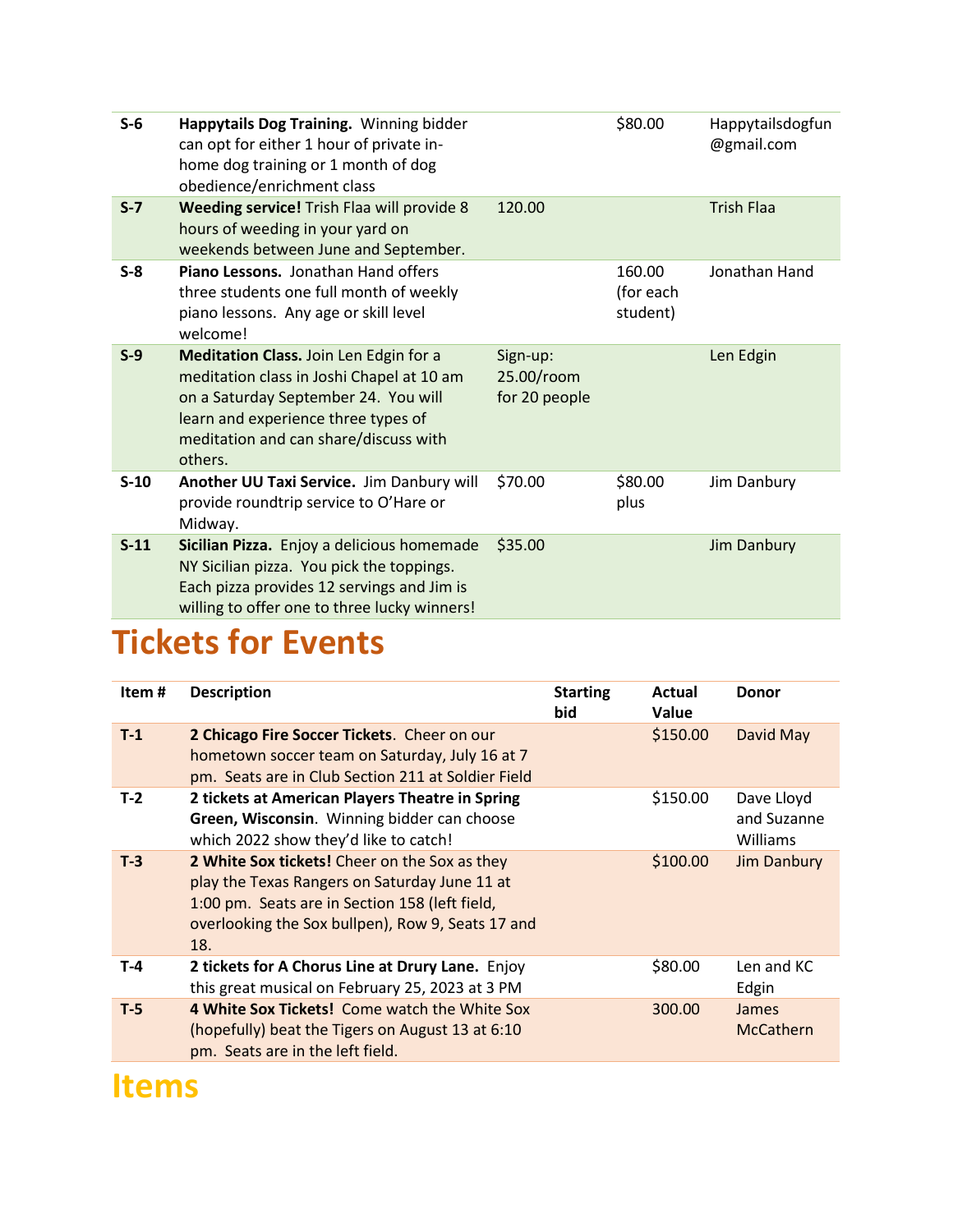| Item#   | <b>Description</b>                                                                                                                                                                                                                                                                                                                                                                                                                                                                                                                                                                                                           | <b>Starting bid</b> | Value of<br>item | <b>Donor</b>            |
|---------|------------------------------------------------------------------------------------------------------------------------------------------------------------------------------------------------------------------------------------------------------------------------------------------------------------------------------------------------------------------------------------------------------------------------------------------------------------------------------------------------------------------------------------------------------------------------------------------------------------------------------|---------------------|------------------|-------------------------|
| $M-1$   | 3 month audio book gift membership to<br>Libro.FM. Winner gets 1 free audio<br>book each month for three months.<br>Winning bidder should send email<br>address to Debbi at Fairisleshop.com to<br>claim the prize!                                                                                                                                                                                                                                                                                                                                                                                                          | 30.00               | \$45.00          | Debbi Daniel-<br>Wayman |
| $M-2$   | \$40.00 Digital Gift Certificate for Fair<br>Isle Books (use online at<br>bookshop.org/shop/uchbookfair) -valid<br>at the online bookshop offering over 7<br>million titles. In addition to your auction<br>donation, 30% of cover price will go to<br>the church!                                                                                                                                                                                                                                                                                                                                                           | \$30.00             | \$40.00          | Debbi Daniel-<br>Wayman |
| $M-3$   | <b>Four Decorative Herb Boxes - Fresh</b><br>basil, chives and parsley are already<br>planted and growing in this decorative<br>wooden box. Four top bidders will each<br>receive a box!                                                                                                                                                                                                                                                                                                                                                                                                                                     | \$15.00             | \$30.00          | <b>Dennis Sejut</b>     |
| $M-4$   | Red Handwoven Scarf-This beautiful<br>scarf is made from tencel and bamboo                                                                                                                                                                                                                                                                                                                                                                                                                                                                                                                                                   |                     | \$100.00         | Nancy Weill             |
| $M-5$   | Handwoven narrow twill scarf - This<br>scarf is made of 100% tencel, a soft,<br>drapey, eco-friendly fiber.                                                                                                                                                                                                                                                                                                                                                                                                                                                                                                                  |                     | \$50.00          | <b>Nancy Weill</b>      |
| $M-6$   | Double weave handwoven blue scarf -<br>Scarf is made of 100% tencel with multi<br>colors of blue. Double weave means<br>that the front and back are different!                                                                                                                                                                                                                                                                                                                                                                                                                                                               |                     | \$300.00         | Nancy Weill             |
| $M - 7$ | <b>Treevas Goods Co. Cactus Wallet(s)</b><br>Treevas Goods Co.'s wallets are locally<br>handcrafted by UCH's own Lucas<br>Barnes! They are made with a<br>sustainable, plant-based leather<br>alternative. They have a straightforward,<br>minimalist design featuring a main<br>pocket that holds 8-10 cards and a<br>quick-access pocket that holds 2,<br>comfortably. There is also an optional<br>money clip that can be added to the<br>back. These are going for \$35.00 each,<br>for the first three buyers. The winning<br>buyer can pick out something at<br>www.tgc.earth, then email Lucas at<br>lucas@tgc.earth. | 35.00               |                  | <b>Lucas Barnes</b>     |
| $M-8$   | <b>Two Commissioned Paintings! Peter</b><br>Krouwer is offering two painting                                                                                                                                                                                                                                                                                                                                                                                                                                                                                                                                                 | \$300.00            | priceless        | Peter Krouwer           |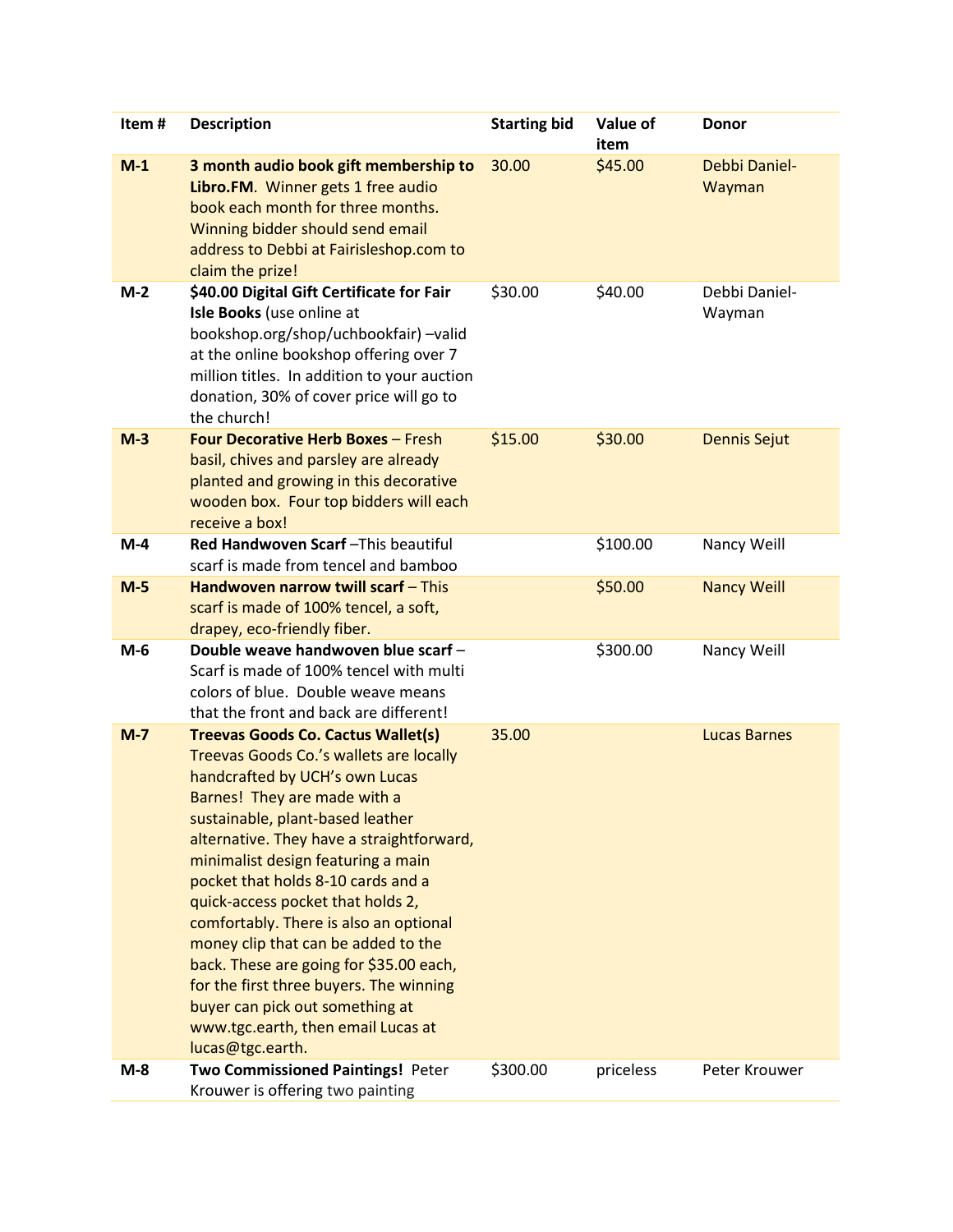|        | commissions. He will paint whatever<br>the winning bidders wanted. It could be<br>a portrait, a favorite scene, a pet, or<br>whatever you want! You supply a photo<br>of what you want painted. Starting bid<br>for each commission is \$300. Top 2<br>bidders win!                                                                                                                                                                                                                                                                                                                                                                                                                                                          |         |              |                                |
|--------|------------------------------------------------------------------------------------------------------------------------------------------------------------------------------------------------------------------------------------------------------------------------------------------------------------------------------------------------------------------------------------------------------------------------------------------------------------------------------------------------------------------------------------------------------------------------------------------------------------------------------------------------------------------------------------------------------------------------------|---------|--------------|--------------------------------|
| $M-9$  | Fabric Gift Bags. Up to 75 gift bags<br>available.                                                                                                                                                                                                                                                                                                                                                                                                                                                                                                                                                                                                                                                                           |         | 2 for \$5.00 | <b>Lynn Beck</b>               |
| $M-10$ | Danish Appleskiver Adventure.<br>Winning bidder gets three items: a cast<br>iron appleskiver pan, a copy of The<br>Clearing, More than a Cookbook (with<br>recipe), and the book, Dining with the<br>Danes Around Denmark.                                                                                                                                                                                                                                                                                                                                                                                                                                                                                                   | \$20.00 | \$40.00      | Carol Doty                     |
| $M-11$ | Book: The Fearless Benjamin Lay, the<br>Quaker Dwarf, who Became the first<br>Revolutionary Abolitionist. This book<br>provides a fascinating account of a fierce<br>abolitionist, vegetarian, and back-to-the<br>land conservationist and friend of<br>Benjamin Franklin.                                                                                                                                                                                                                                                                                                                                                                                                                                                   | \$5.00  | \$27.00      | <b>Carol Doty</b>              |
| $M-12$ | \$50.00 in gift cards to "Best of Italy"<br>restaurants. Can be used at Bertucci's,<br>Brio, Bravo!, or Buca di Beppo<br>restaurants.                                                                                                                                                                                                                                                                                                                                                                                                                                                                                                                                                                                        | \$40.00 | \$50.00      | Liz Reyes                      |
| $M-13$ | Nature's Bounty. One winner will<br>receive four boxes of nature's bounty of<br>seasonal vegetables, fruits and treats<br>from Michigan farm markets such as<br>Piggott's Farm Market and Bakery in<br>Michigan, delivered directly to your<br>door. Value of each box approximately<br>\$35; total value of goods plus delivery<br>approximately \$150. Dates of delivery<br>by mutual agreement. Typical<br>availability listed below; actual box<br>contents based on availability and<br>auction winner's preferences.<br>June: asparagus, broccoli,<br>$\bullet$<br>rhubarb, strawberries,<br>pickles, preserves, baked<br>goods<br>July: apricots, blueberries,<br>broccoli, cantaloupe,<br>cucumbers, eggplant, green |         | 150.00       | <b>Marian Honel-</b><br>Wilson |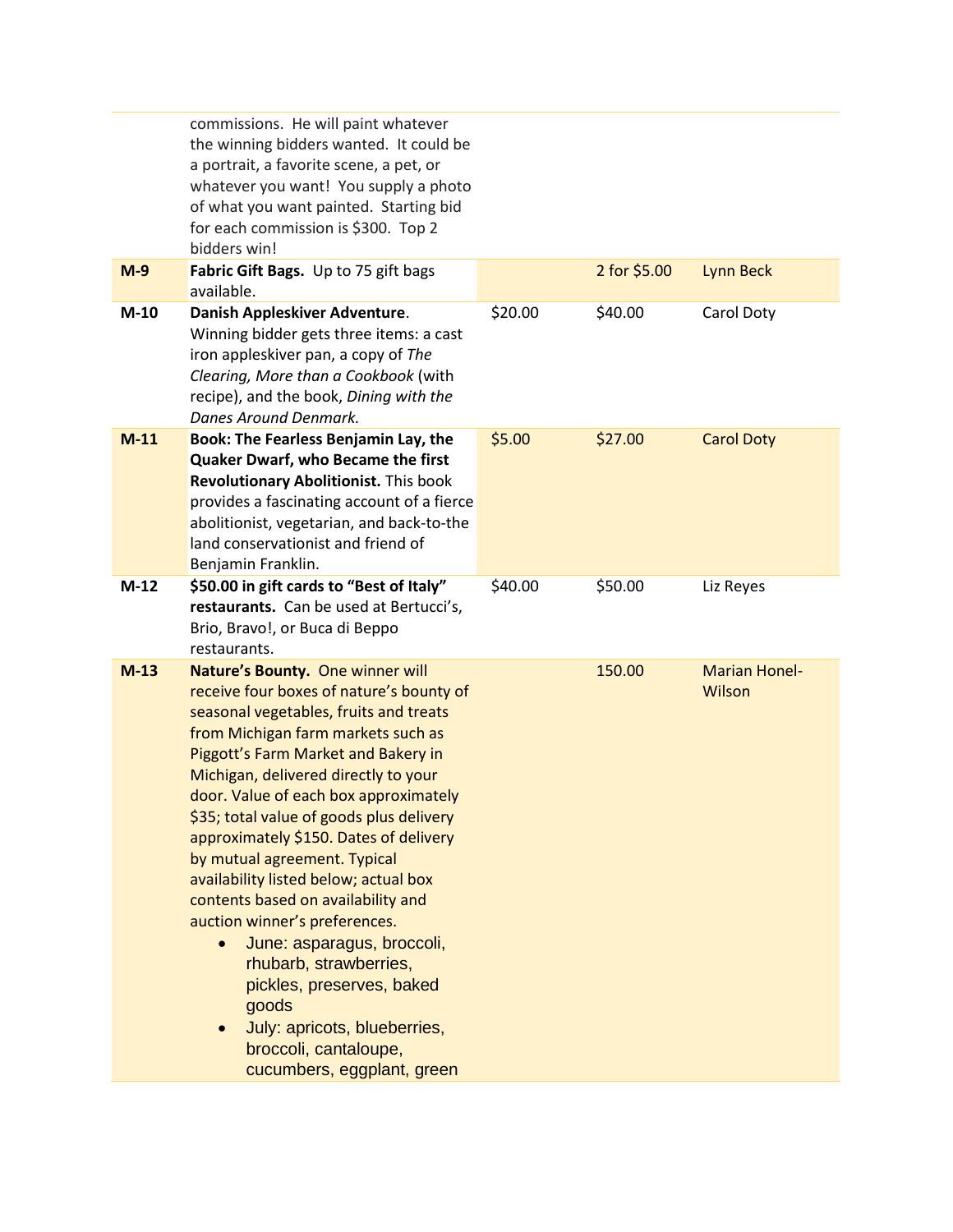beans, kohlrabi, peaches, tomatoes, zucchini, honey

- August: blueberries, cauliflower, cherries, corn on the cob, onions, plums, radishes, sweet peppers, tomatoes, watermelon, baked goods
- September: apples, beets, cabbage, pears, pumpkin, sweet and hot peppers, sweet potatoes, tomatoes, winter squash, apple cider

More info at Piggott and Girls Farm and Market:

[https://www.localharvest.org/piggotts](https://www.localharvest.org/piggotts-farm-market-bakery-M61388)[farm-market-bakery-M61388](https://www.localharvest.org/piggotts-farm-market-bakery-M61388)

**M-14 5-Class Card for 5 Classes of Online Yoga Classes with Jaci McCarty, The McCarty Method.** Card is good for 5 Yoga classes held online via Zoom conference. Classes are 60 minutes and conducted by Jaci McCarty. Jaci is a Certified Yoga Teacher with advanced training and a Certified Mindfulness and Meditation Teacher serving Chicago and the surrounding suburbs. The McCarty Method encourages the activation of the "rest and digest" response and includes four pillars: mind, body, breath and heart. Yoga classes are offered via online Zoom sessions on Monday mornings at 9:00 a.m., but a link can be provided to take the class at another time. Typically,  $4<sup>th</sup>$  Monday classes are Yin Yoga, i.e. structured to reduce stress and boost immune response. Restorative classes may also be offered. Cards do not expire. More info at [www.mccartymethod.com](http://www.mccartymethod.com/) or [mhonelwilson@gmail.com.](mailto:mhonelwilson@gmail.com)

**M-15 1 dozen fresh whole wheat blueberry muffins** Pat Miller's yummy muffins will be baked to

\$65.00 Marian Honel-Wilson

Pat Miller